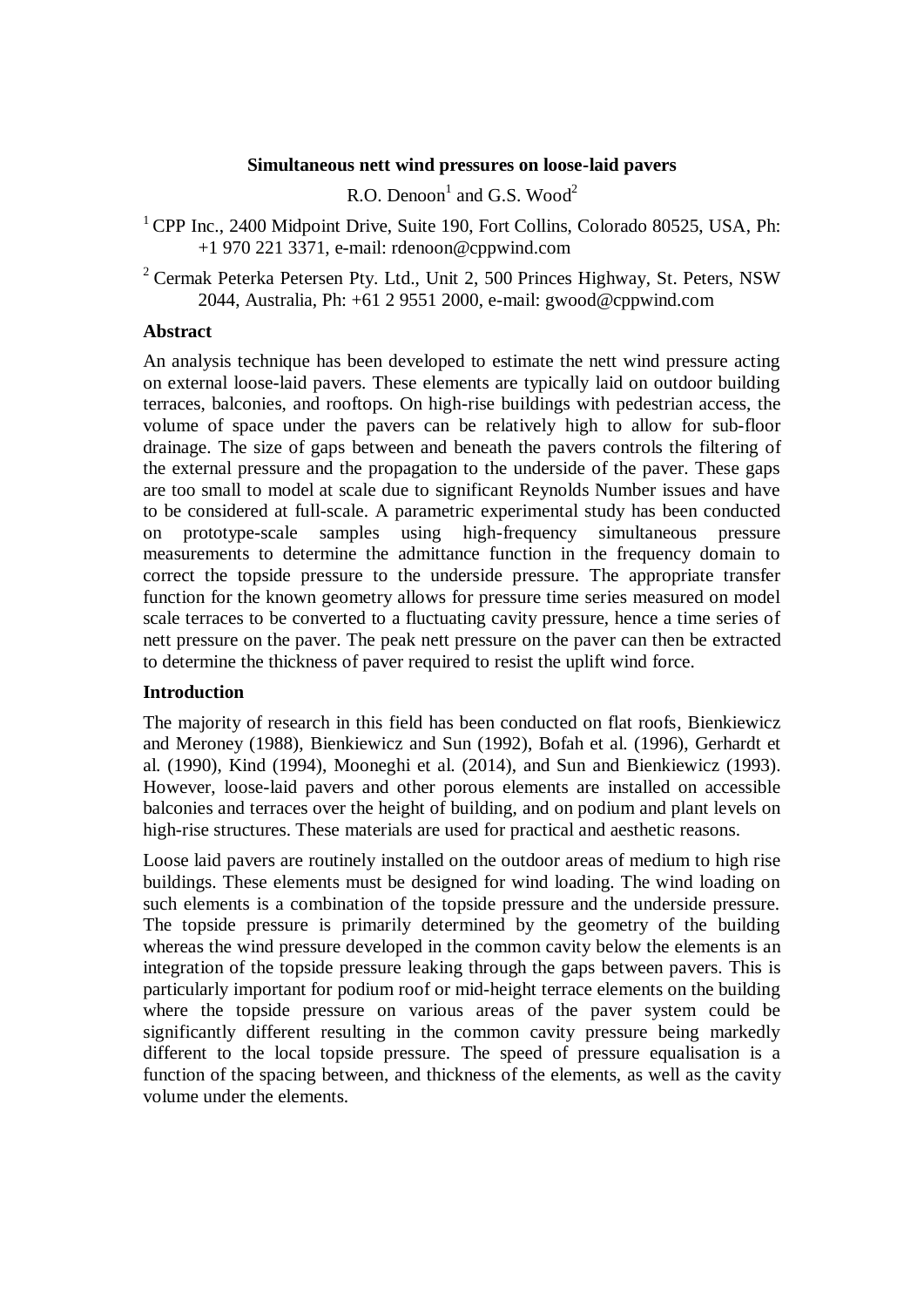The supports for the pavers generally have vertical elements to provide efficient installation and maintain the spacing between pavers. This has the ability to offer some resistance to both a vertical uplift and an overturning failure mechanism although the magnitude of such resistance is difficult to quantify and rely upon. However, the resistance to overturning moment is expected to be greater than the resistance to vertical uplift and this is the failure mechanism which has been considered in this study.

The true nett wind load would lie between two extremes: instantaneous equalisation or no equalisation. Without knowledge of an accurate transfer function, the conservative approach would be to ignore the cavity pressure and assume that the self-weight of the paver must resist the topside wind load. Thus for a 2 kPa design wind pressure, the paver would have to be about 80 mm thick, which is evidently impractical. However, it is generally assumed in the industry that the speed of equalisation is nigh instantaneous, hence the cavity pressure is similar to the topside pressure resulting in the nett wind load being essentially zero. With this design logic, very thin elements are used and routinely removed from terraces. A typical 20 mm thick stone paver would be able to resist an uplift pressure of about 0.5 kPa, well below typical design levels.

The gap between individual elements on accessible areas is generally less than 5 mm to avoid stiletto heels being trapped, or small objects falling into the cavity. Due to the small gap, predicting the design wind load at model scale is difficult, as the physical characteristics causing equalisation become important.

To predict the nett wind load on these elements, it is beneficial to use the pressures measured during standard simultaneous wind tunnel pressure testing to measure the topside pressure. The cavity pressure would then be estimated via a transfer function based on generic testing conducted at full-scale.

## **Experimental set-up**

A series of full-scale tests were conducted in the CPP boundary layer wind tunnel in Sydney, Australia, [Figure 1.](#page-2-0) The wind tunnel test section is 3.0 m wide, by 2.4 m high with a porous slatted roof for passive blockage correction. This wind tunnel has a 21 m long test section, the floor of which is covered with roughness elements, preceded by a vorticity generating fence and spires. The generic test for balcony and terrace pavers was aimed at determining the pressure transfer function from the topside to cavity, hence the incident turbulence along the fetch was considered relatively unimportant as the size of the gaps between pavers and volume of cavity would act as a low-pass filter therefore all large scale pressure fluctuations would be transferred uniformly to the cavity. To vary the temporal and spatial higher frequency pressure distribution over the top surface, the roughness elements along the fetch and paver enclosure geometry were varied. For similar reasons the tests were conducted for a single wind direction normal to the front edge of the enclosure.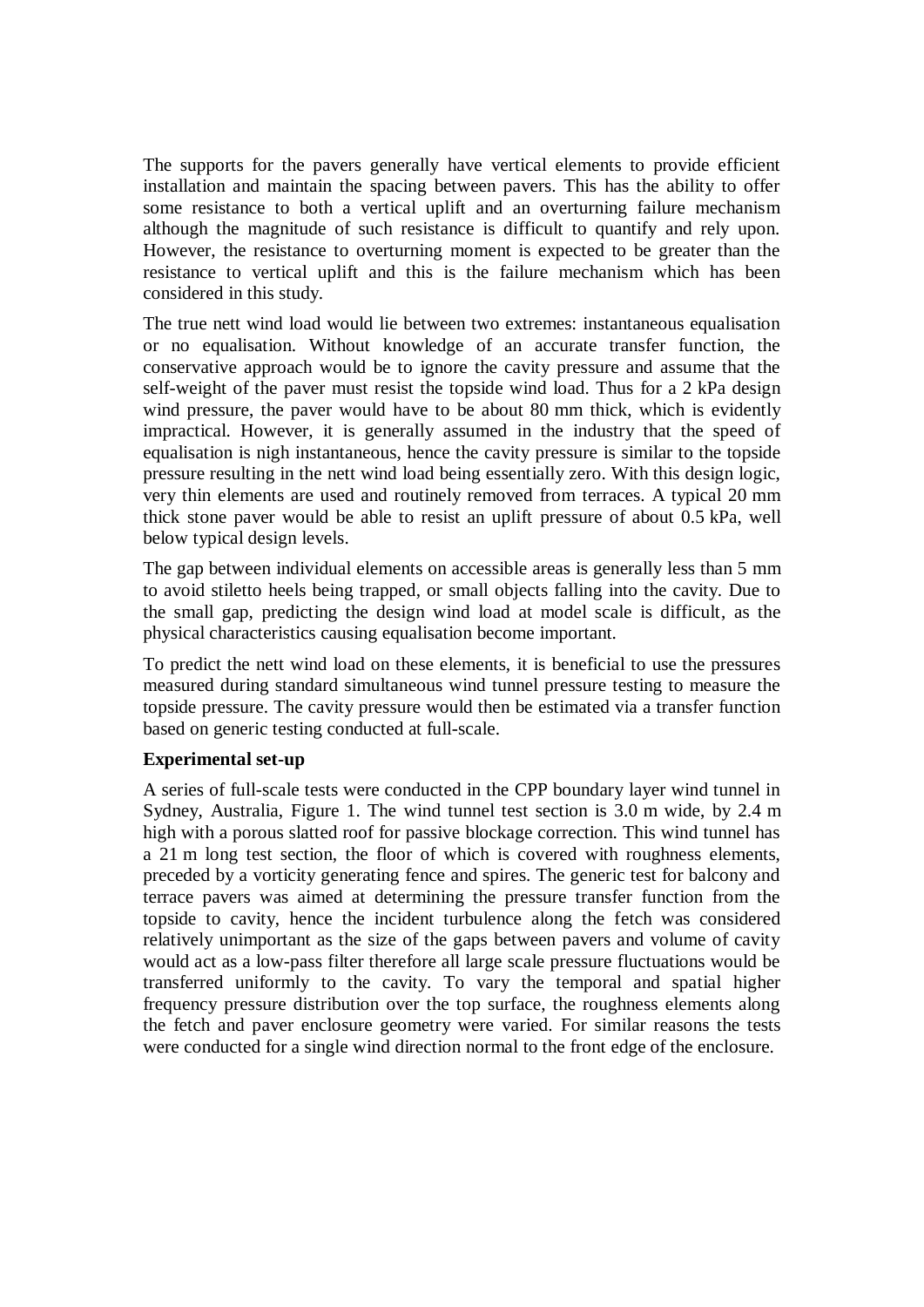

Figure 1: Photos of wind tunnel with various test configurations

<span id="page-2-0"></span>The test enclosure consisted of a fully sealed box approximately 3 m wide and 1.5 m in the direction of flow. The test allowed in excess of 15 elements to be included in each test configuration. Three elements were instrumented with up to 15 pressure tappings on both the topside and underside of the paver.

To model the influence of a rainwater outflow in the cavity pressure, a 500 mm long slot 50 mm high was introduced in the centre windward side of the test enclosure. Descriptions of the testing configurations are presented in [Table 1.](#page-2-1)

<span id="page-2-1"></span>Table 1: Configurations for data acquisition

| Paver size | Cavity | Gap            |          |            |          |
|------------|--------|----------------|----------|------------|----------|
| (LxWxH)    | height | width          | Upstream | Incident   | Leading  |
| /mm        | /mm    | /mm            | slot     | turbulence | edge     |
| 900x300x40 | 250    | 5              | Open     | Low        | Constant |
| 900x300x40 | 250    | 5              | Closed   | Low        | Constant |
| 900x300x40 | 250    | 10             | Closed   | Low        | Constant |
| 900x300x40 | 250    | 10             | Open     | Low        | Constant |
| 900x300x40 | 250    | 15             | Open     | Low        | Constant |
| 900x300x40 | 250    | 15             | Closed   | Low        | Constant |
| 900x300x40 | 150    | 15             | Closed   | Low        | Constant |
| 900x300x40 | 150    | 15             | Open     | Low        | Constant |
| 900x300x40 | 150    | 10             | Open     | Low        | Constant |
| 900x300x40 | 150    | 10             | Closed   | Low        | Constant |
| 900x300x40 | 150    | 5              | Closed   | Low        | Constant |
| 900x300x40 | 150    | 5              | Open     | Low        | Constant |
| 900x300x40 | 50     | 5              | Open     | Low        | Constant |
| 900x300x40 | 50     | 5              | Closed   | Low        | Constant |
| 900x300x40 | 50     | 10             | Closed   | Low        | Constant |
| 900x300x40 | 50     | 10             | Open     | Low        | Constant |
| 900x300x41 | 50     | 15             | Open     | Low        | Constant |
| 900x300x42 | 50     | 15             | Closed   | Low        | Constant |
| 900x300x43 | 50     | 10             | Open     | High       | Constant |
| 900x300x44 | 50     | 10             | Closed   | High       | Constant |
| 900x300x45 | 50     | 10             | Open     | High       | Constant |
| 900x300x46 | 50     | 10             | Open     | High       | Constant |
| 600x300x40 | 60     | $\overline{4}$ | Closed   | High       | Stepped  |
| 600x300x40 | 60     | $\overline{4}$ | Closed   | Low        | Stepped  |
| 600x300x40 | 60     | 4              | Closed   | High       | Constant |
| 600x300x40 | 60     | 4              | Closed   | Low        | Constant |
| 600x300x20 | 60     | 4              | Closed   | High       | Constant |
| 600x300x20 | 60     | 4              | Closed   | Low        | Constant |
| 600x300x20 | 60     | $\overline{4}$ | Closed   | High       | Stepped  |
| 600x300x20 | 60     | $\overline{4}$ | Closed   | Low        | Stepped  |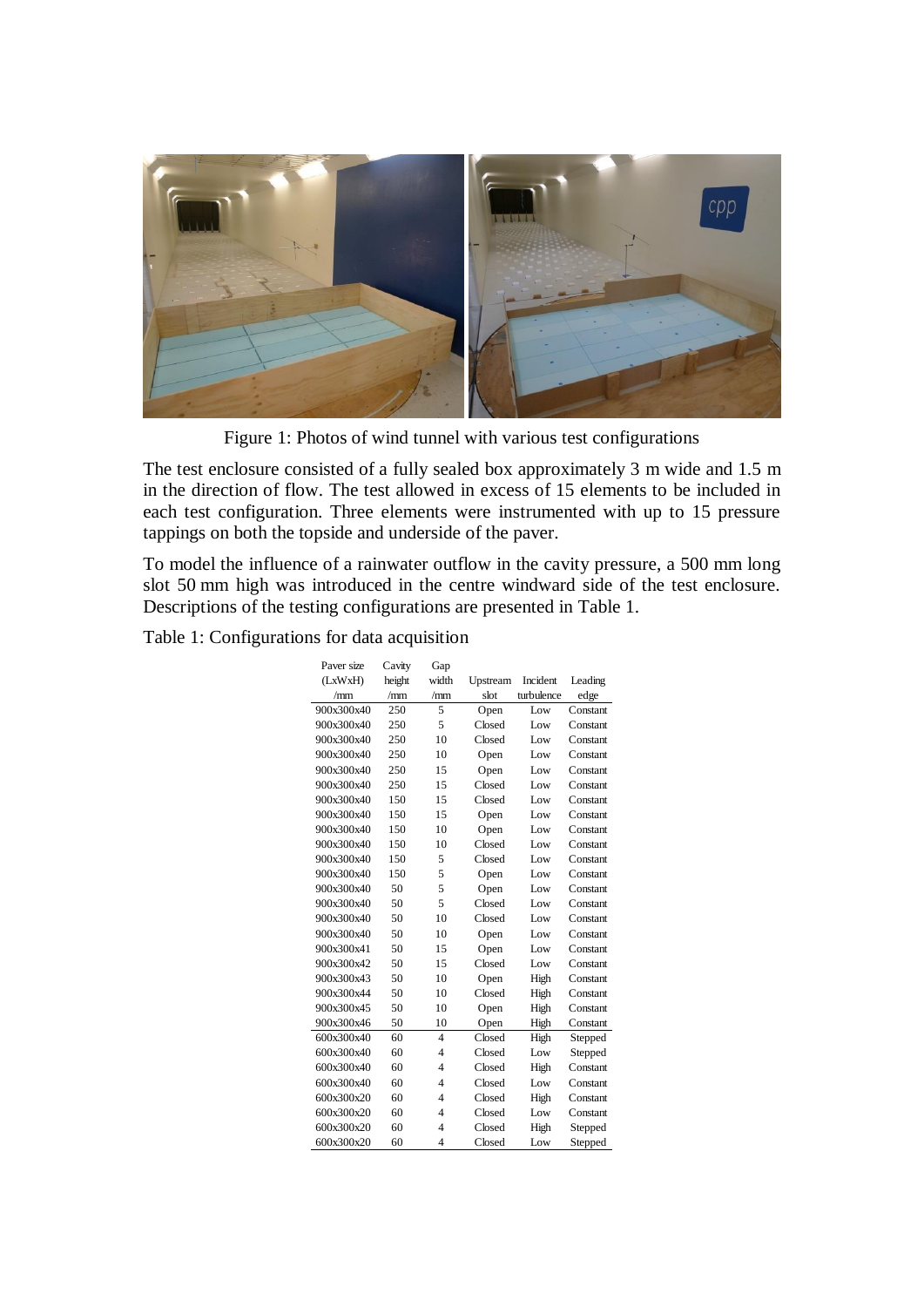Simultaneous pressures were measured at each of the pressure taps. An additional transducer was used to simultaneously measure the reference pressure, *q*, using a Pitot-static tube mounted in the wind tunnel from which the reference velocity, *U*ref, is calculated. A sample corresponding to five minutes at full-scale was recorded at a sampling frequency of 80 Hz for each configuration. Pressures on the top and bottom surfaces were area averaged to create a single differential pressure time series for each element and configuration.

As the failure mechanism will occur during an extreme peak event, which may not be described completely with a frequency domain approach, the results have been analysed in both the time and frequency domains. If reductions in the time and frequency domain are similar then a simple transfer function or reduction factor can be employed with measured results on small scale tests.

Typical simultaneous pressure coefficient results in the time domain are presented in [Figure 2.](#page-3-0) This clearly shows that the underside pressure is similar across the whole area. It is evident that the average of the peak topside pressures is similar in magnitude to the underside pressure, but the frequency content and phase varies. These results are for configuration 23, which had a stepped leading edge to produce a large spatial pressure difference and the three panels were not on different sides of the step in the flow direction. The results for all configurations illustrated that the peak negative nett pressure received a minimum reduction of about 60% compared with the topside pressure.



<span id="page-3-0"></span>Figure 2: Typical paver pressure coefficients for configuration 23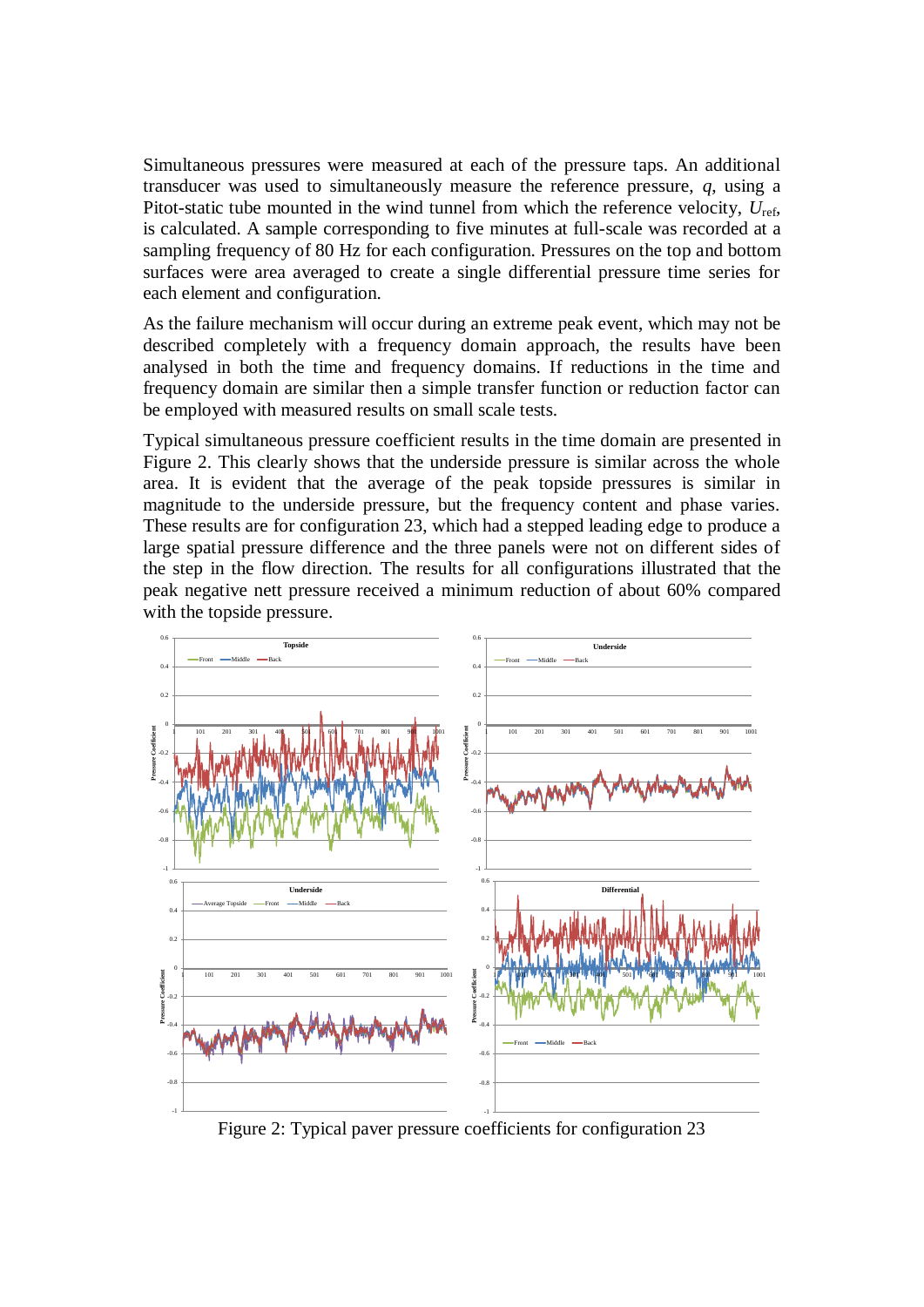A frequency domain analysis was conducted to determine whether the topside pressures could be used to predict the underside pressure. Topside and underside spectra for the three instrumented panels are shown in [Figure 3.](#page-4-0) These spectra are for the integrated loading on a single paver surface. It is evident that for all locations the gaps between the pavers act as a low pass filter, reducing the high-frequency content in the cavity. The largest difference between the topside and underside spectra is for the front element. This would produce the highest nett dynamic load on the paver. The ratio between the cavity pressure and the topside pressure, [Figure 3,](#page-4-0) is an aerodynamic admittance function for the propagation of topside pressure to the underside cavity.



Figure 3: Spectra of integrated surface pressure coefficients

<span id="page-4-0"></span>The results from the testing with an open slot on the front wall did not significantly change the peak differential pressure on an individual sample, nor the pressure spectra. The reason for this is that the total area of the gaps between the pavers is about three times that of the slot area for a 5 mm gap between pavers on the test box, hence the underside pressure is more dominated by the topside open area. As the paved area increased in size, the influence of any slot would decrease.

Although the gap size and cavity volume influence the peak results in the full-scale test, the aerodynamic admittance function was similar with the propagation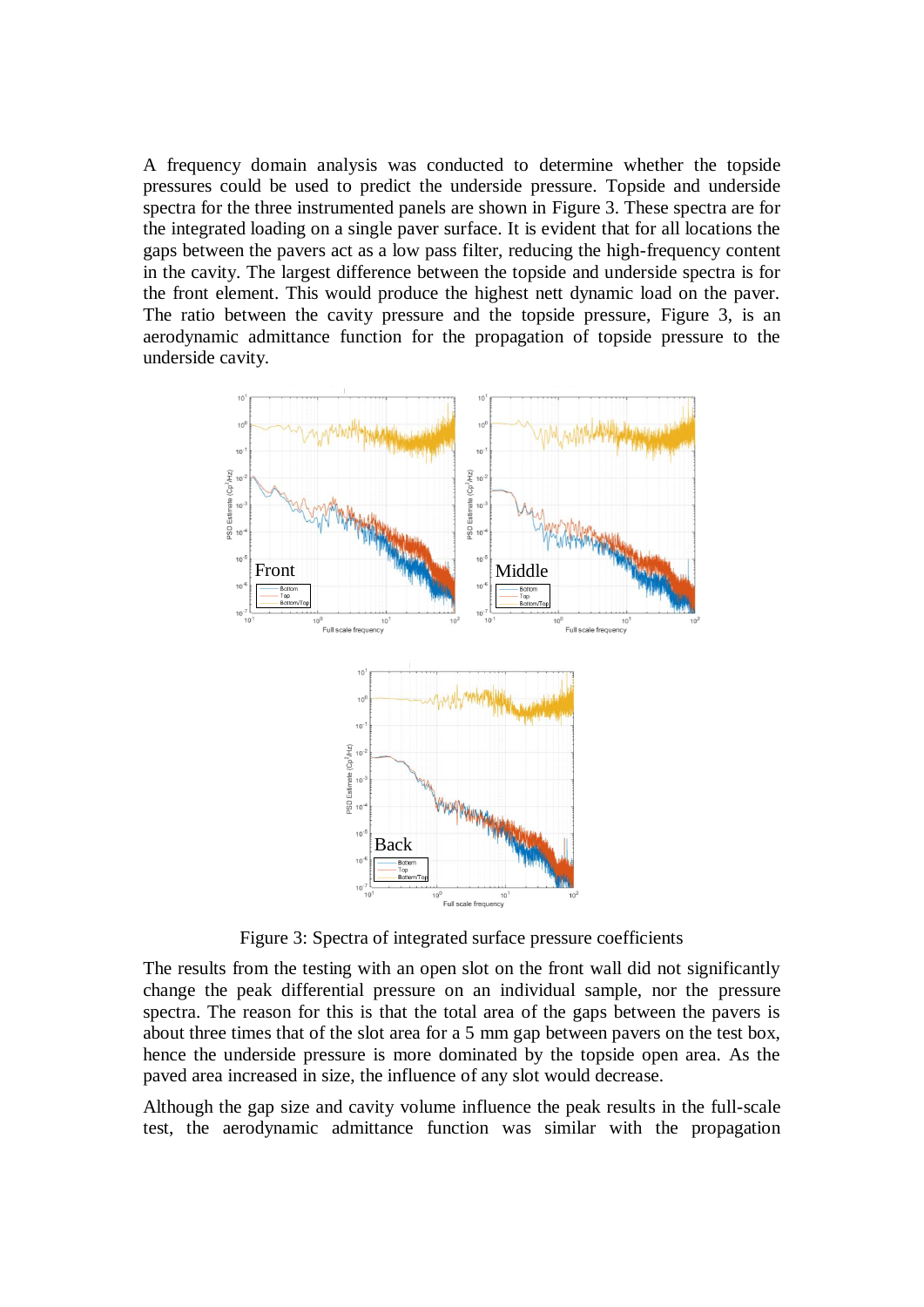frequency of the topside pressure to the cavity being filtered at a similar frequency band. The shape of this function was relatively constant for all configurations tested with the low frequency content being fully transmitted to the underside and starting to reduce from about 0.3 Hz full scale for the front paver extending to about 10 Hz for the rear paver. It should be noted that if the admittance function was equal to unity for all frequencies, the dynamics of the underside pressure would be the same as the topside and the nett load would approach zero.

Area averaging the topside pressure over all panels and applying a worst case enveloped transfer function to the large-scale measurements provided a conservative response compared with the simultaneous time domain approach. The reduction in peak nett pressure was about 50% compared with the topside pressure.

## **Discussion**

The relatively constant spectral results permits an effective low-pass filter duration of turbulence to be developed, which allows the time series of surface pressure coefficient results from small scale tests to predict the simultaneous underside cavity pressure coefficients and thereafter the differential pressure coefficient on the pavers.

For ease of installation, it is considered unlikely that the thickness of paver would vary across a paved area. For any open paved area, the worst case nett loading will occur on elements where the topside pressure is significantly different to the average topside pressure. For paver uplift this will occur where the topside pressure is lower, which will tend to occur at the exposed edges of terraces, roofs, or balconies. Once the paver has been lifted, the differential pressure on the surfaces of the paver will be dictated by the local wind speed and direction and will govern the flight path of the paver. If the paver is behind a balustrade on a small balcony or terrace, or a significant parapet, the local wind speed would be expected to be relatively low and although the paver may be dislodged, it would not necessarily be removed from the building.

# **Model Scale**

Extrapolating the results to model scale requires care with the frequency scale. The technique described was used to investigate the wind loads on loose laid paver areas on a medium-rise building. A 1:400 scale model of the development was tested for design cladding pressures. The external pressure for a typical balcony location is presented in [Figure 4](#page-6-0) along with the enveloped aerodynamic admittance function at model scale.

A Fast Fourier Transform was conducted on the time series to convert to the frequency domain. This was factored by the admittance function to estimate the cavity pressure under the small balcony area and then converted back to the time domain. A comparison of the top, underside, and nett pressure coefficient on the balcony area is presented in [Figure 5.](#page-6-1) It is evident that for a small area represented by a single tapping location there is a significant reduction in design pressure on the paver.

Estimating the cavity pressure using two pressure tappings on a single face of a building and combining with the single topside pressure resulted in only a marginal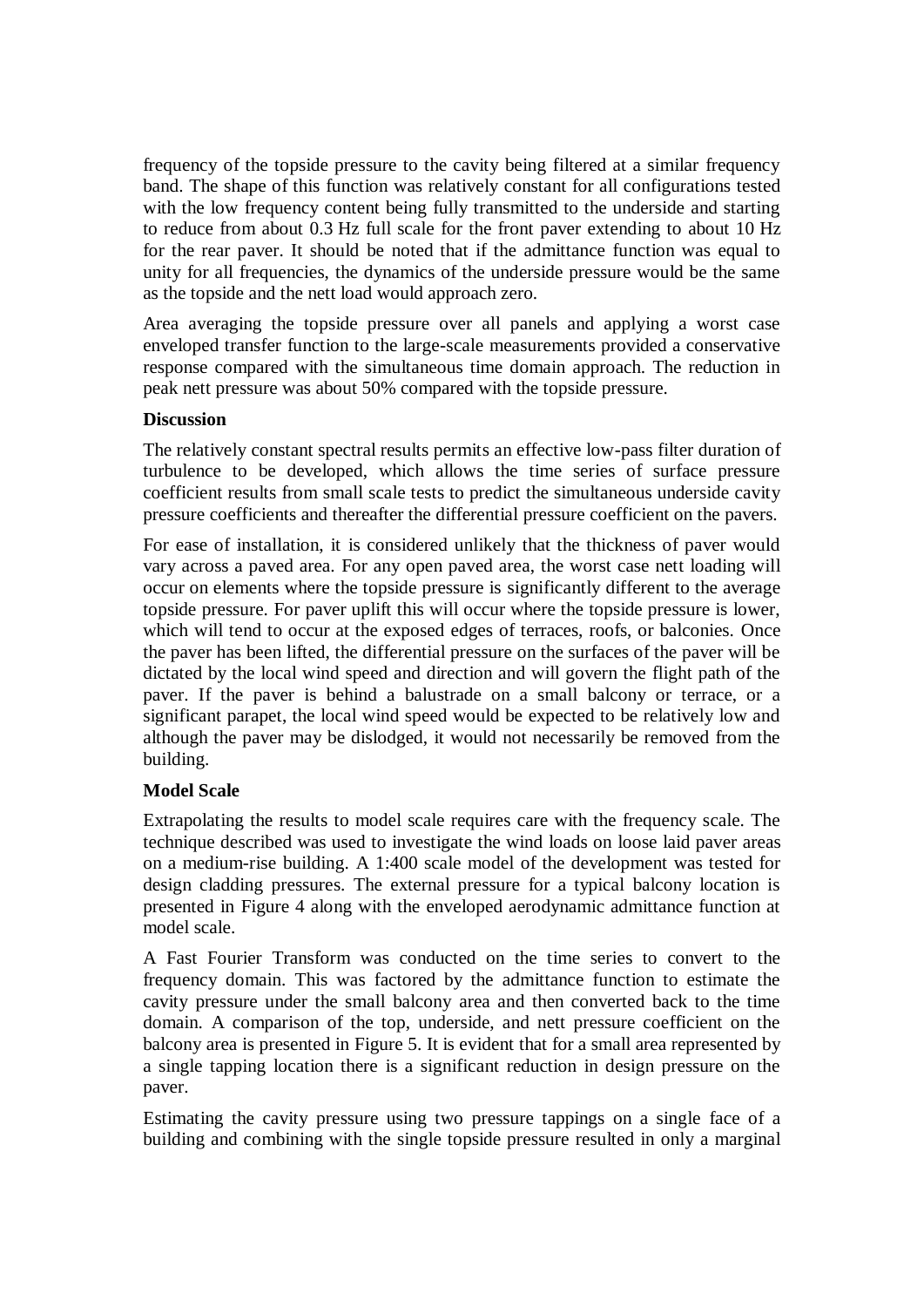increase in the peak differential pressure. The reason for this is that the low frequency component of the pressure fluctuation is well correlated over the façade, while the high-frequency component is filtered out of the cavity pressure. The peak nett pressure only changes by about 5%.

Estimating the cavity pressure using surface pressures on different faces of a building, representing a corner balcony terrace resulted in a more significant increase in the peak differential pressure, due to the significant difference in the mean and low frequency pressure on the two building faces.

The ultimate limit design topside pressure would have resulted in a paver having a thickness of about 140 mm assuming a constant cavity pressure. With the confidence of the transfer function the thickness of the paver reduced to about 30 mm using two pressure tappings to predict the cavity pressure. For corner balconies this increased to about 70 mm and therefore the cavity should be segmented to ensure propagation of an equalising pressure.



<span id="page-6-0"></span>Figure 4: Spectrum of surface pressure and aerodynamic admittance function at model scale



<span id="page-6-1"></span>Figure 5: Pressure time series from test location